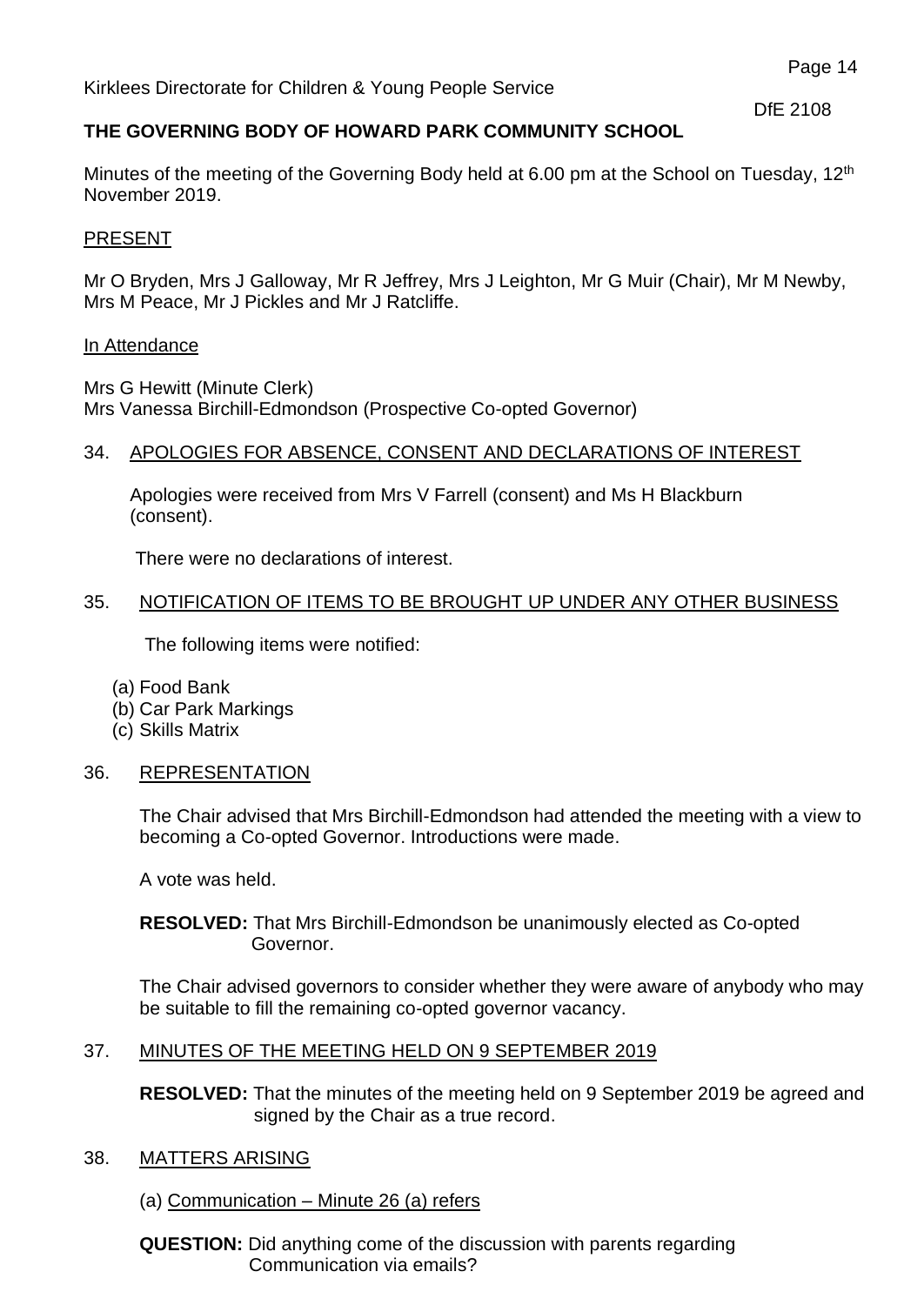**ANSWER:** A long discussion was held with staff and they were all happy.

## 39. MINUTES OF THE MEETING HELD ON 16 SEPTEMBER 2019

**RESOLVED:** That the minutes of the meeting held on 16 September 2019 be agreed and signed by the Chair as a true record.

## 40. MATTERS ARISING

## (a) Update on the Head Teacher recruitment – Minute 31 refers

The Chair reported that a meeting of the recruitment panel was held on 22<sup>nd</sup> October to discuss candidate requirements and a recruitment timetable. The advert will be live on 10<sup>th</sup> January 2020, applications will close two weeks after that and shortlisting will take place on the 31<sup>st</sup> January. An update on the quality of applications will be given at the next full governors meeting, this will enable a discussion to take place regarding whether or not it is necessary to re-advertise. If there are successful interviewees, the interviews will take place on the 12<sup>th</sup> and 13<sup>th</sup> February and the ratification meeting will take place on the 13th February at 6.00pm.

The advertisement package will need to be completed by the middle of December in order to be sent to Kirklees.

## 41. REPORTS FROM THE FINANCE AND PREMISES AND STANDARDS AND EFFECTIVENESS COMMITTEES

## (a) Finance and Premises Committee

The following update from the meeting was given:

- The budget is tracking marginally behind, there is a slight surplus and the contingency is still in place.
- A lot of income is still due to come in which means the budget will be ok at year end.
- An update was given regarding ParentMail.
- Quotes are being sought for replacement hall doors and the re-carpeting of hallways to utilise some of the excess in the budget.
- The SFVS was discussed and various questions were asked.
- Governors discussed the Business Manager completing a disaster recovery course.

## (b) Standards and Effectiveness Committee

The following update from the meeting was given:

- Some data was looked at.
- The Committee discussed actions to move forward.
- Some standing agenda items were agreed to ensure the committee has a clear structure.
- The new broader curriculum was discussed.

Governors discussed clerking for the sub-committee meetings. It was agreed that it is not practical for a governor to clerk and take part in the meeting effectively.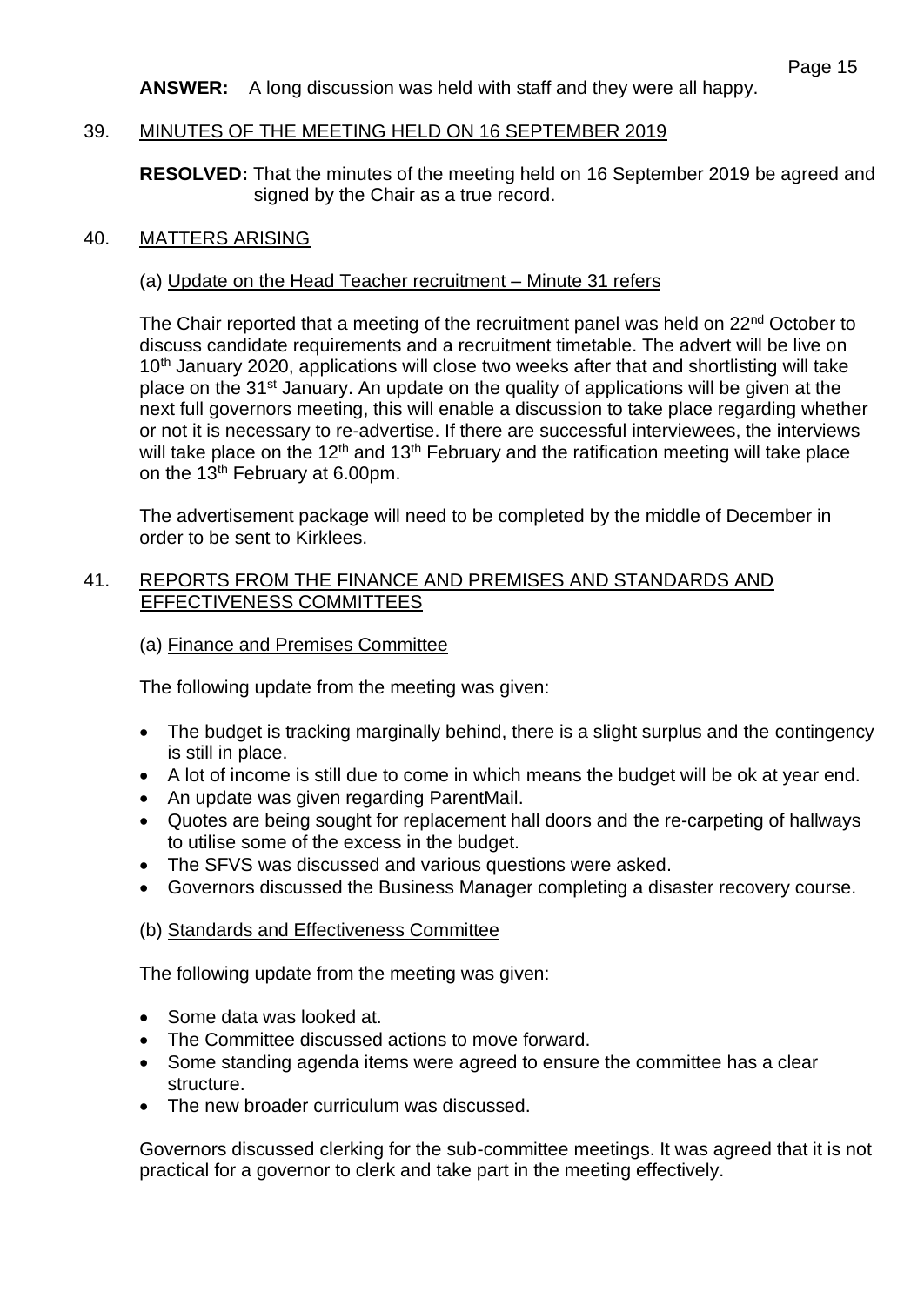# **ACTION POINT – SCHOOL**

The Chair is to contact Elizabeth Booth to discuss clerking requirements.

## (c) Staffing Committee

The following update from the meeting was given:

- An update on the Deputy Head Teacher recruitment was given.
- The Acting Deputy Head Teacher interviews were held and Mrs Samantha Mollett had been successful.
- Interviews were due to take place for maternity cover for Ms Ombler, however, it has now been decided to use Mrs Mollett in class for one and a half days a week to give her some experience in KS2. To fill the other three days, Mr Maniyar has been employed on a supply basis. Governors were informed that Mr Maniyar carried out his teacher training at the school and was tutored by Mr Pickles. He had done a lot of supply across school and has been very well received by all staff. This way of covering is more cost effective than employing somebody on a fixed term contract for a term. He will start two weeks before Christmas and Samantha will start one week before Christmas.

# 42. HEAD TEACHER'S REPORT AND GOVERNOR'S QUESTIONS

Mr Pickles had circulated the Head Teacher's Report prior to the meeting. He gave the following update:

## (a) Parents Evening

Parents evening was due to take place the following day. Staff will be ensuring all parents have the ParentMail app during the evening.

## (b) Pupil Numbers

There is one appeal for a Year 5 child due to take place as the year group is full.

## (c) SEN Update

Rising SEN numbers were noted, particularly the number of EHCs which have risen to seven. This has a knock-on effect with staffing and funding and is a significant number of children for a school of this size.

## (d) Attendance

Attendance is generally as it should be. An absence report was included in the report showing a breakdown of Persistent Absences. Approximately 50% of these are due to term time holidays, most of these parents have been fined. Some absences are due to illness and it is expected that the attendance for these children will even out.

## (e) Staffing

The staffing structure had been updated with any trainee teachers currently in school.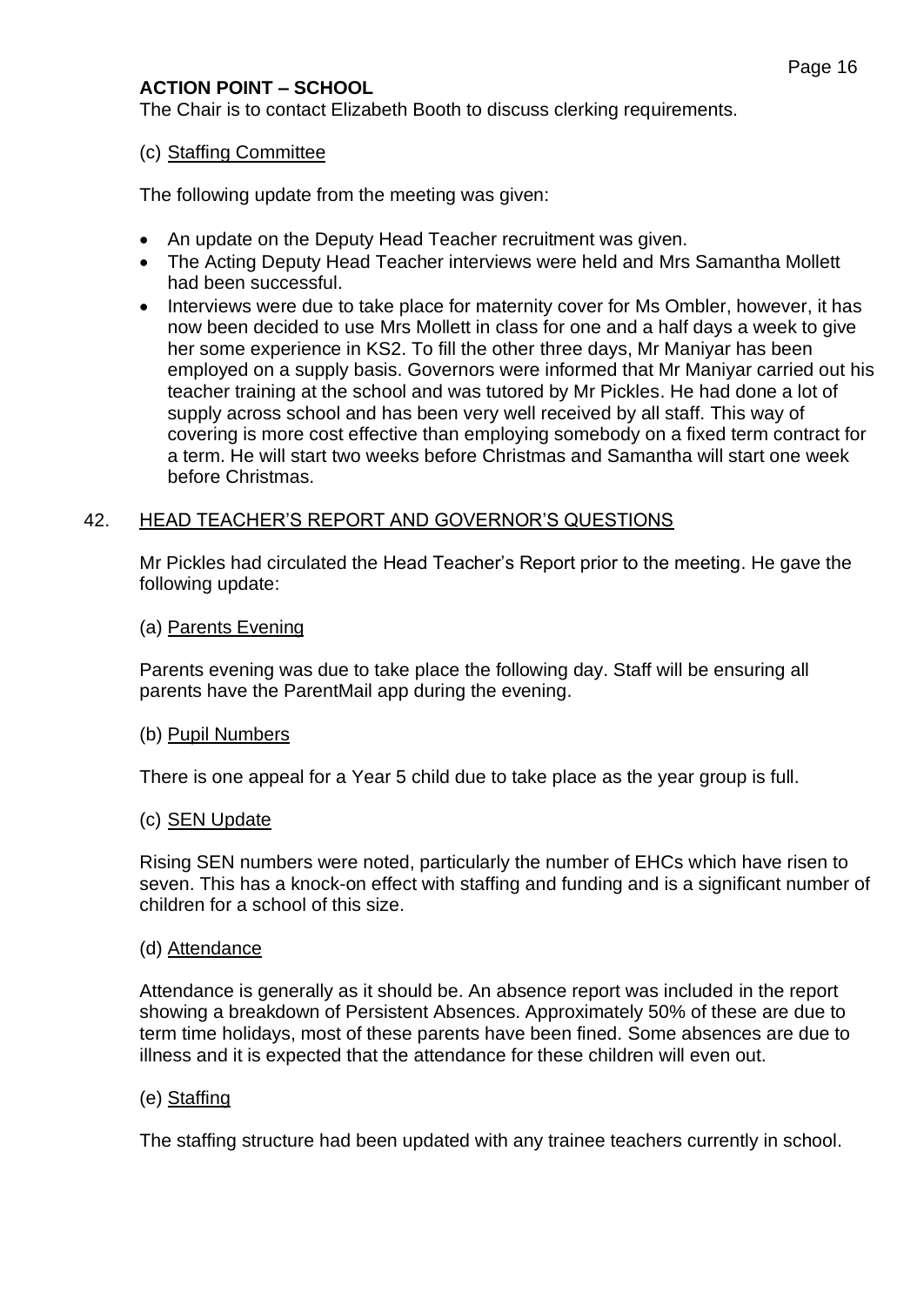# (f) Behaviour

The behaviour reports from September to October half term were included. Mr Pickles advised that it is necessary to look at the way some members of staff are logging behaviour. There were two records of racial incidents, these are new issues with these individuals.

# **QUESTION:** Did you follow up on this?

**ANSWER:** Yes we did. We asked the child it was aimed at if this had happened before and his response was that he has never heard anything like that in this school before.

# (g) Safeguarding

The number of safeguarding incidents was included. Mr Pickles advised that the majority of these are existing concerns, there was only one new safeguarding incident, but this was not a family without any previous concerns. An update on the number of children with Safeguarding concerns was given.

# (h) Targets

Target setting data which has been discussed by the standards and effectiveness committee was included. This has now been updated and completed as all progress meetings have now been held. Challenging targets have been set for the children. Writing targets consider both FFT20 and FFT50, however, reading and maths use FFT20.

# (i) Performance Management

Anonymised Performance Management reviews were included. It was noted that pay increments will need to be discussed by the staffing committee. One target relates to data, one relates to reading and the final target is based around curriculum and curriculum leadership.

**QUESTION:** Why are some ticks for meeting targets highlighted in yellow? **ANSWER:** This is because they have met targets but not completely due to reasons out of teachers' control.

(j) School Development Plan

An update on the SDP was given, most actions were at amber as it is too early in the academic year to be fully completed. A governor commented that revitalising the Science curriculum was red and felt that as this has been delayed previously, it is important that this target is acted on soon.

(k) Extra-Curricular Activities

An update on trips and activities was given. Mr Pickles gave feedback on the trip to Eden Camp and Manchester United football club.

Mr Pickles was thanked for his report.

# 43. SCHOOL DEVELOPMENT PLAN AND ATTAINMENT TARGETS

This was covered in the Head Teacher's report.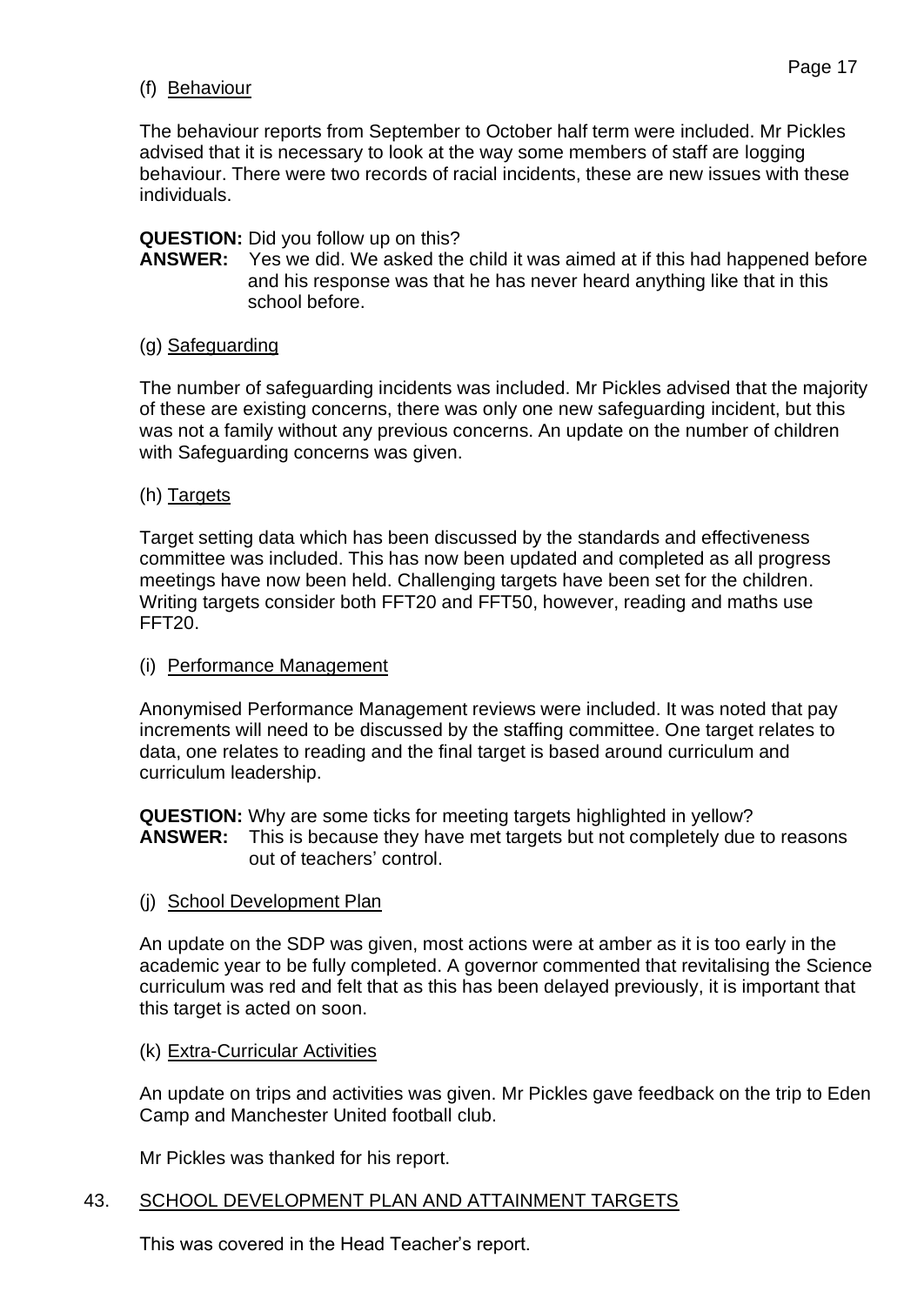## 44. SEF REVIEW

There has been no update on this since it was shared with governors in September.

**ACTION POINT –** Mr Pickles is to resend the SEF to governors.

#### 45. STAFF APPRAISAL NON-SPECIFIC OUTCOMES

This was covered in the Head Teacher's report.

**QUESTION:** Are you happy that all staff are making improvements? **ANSWER:** Yes staff are very good. Middle Leaders and Subject Coordinators will be key for the Ofsted inspection.

**QUESTION:** Do they need any help with that? **ANSWER:** A lot of preparation work will be required.

### 46. FINANCIAL MANAGEMENT AND MONITORING

This was covered during the report from the finance committee.

#### 47. LONG TERM STRATEGIC OBJECTIVES

Continued improvement under a new Head Teacher will be a focus for next year.

**QUESTION:** When should we expect another Ofsted inspection? **ANSWER:** We feel this could be any time from the next academic year.

#### 48. CONSULTATION ON ADMISSION ARRANGEMENTS FOR 2021/22

- (i) **RESOLVED:** That governors will consider the contents of the report on admission arrangements for 2021/22.
- (ii) **RESOLVED:** That the PAN of 30 is noted by governors.

#### 49. SAFEGUARDING

This was covered in the Head Teacher's report.

#### 50. REVIEW OF POLICIES

(a) Safeguarding and Child Protection Policy

The Safeguarding and Child Protection Policy was circulated prior to the meeting. It was noted that although parts one and two are mentioned, these are not identified in the Policy.

**RESOLVED:** That the Safeguarding and Child Protection Policy be approved by governors.

## 51. GOVERNOR TRAINING AND GOVERNOR VISITS

The following training and visits were reported:

• The Chair and Mr Pickles had carried out online Safer Recruitment training.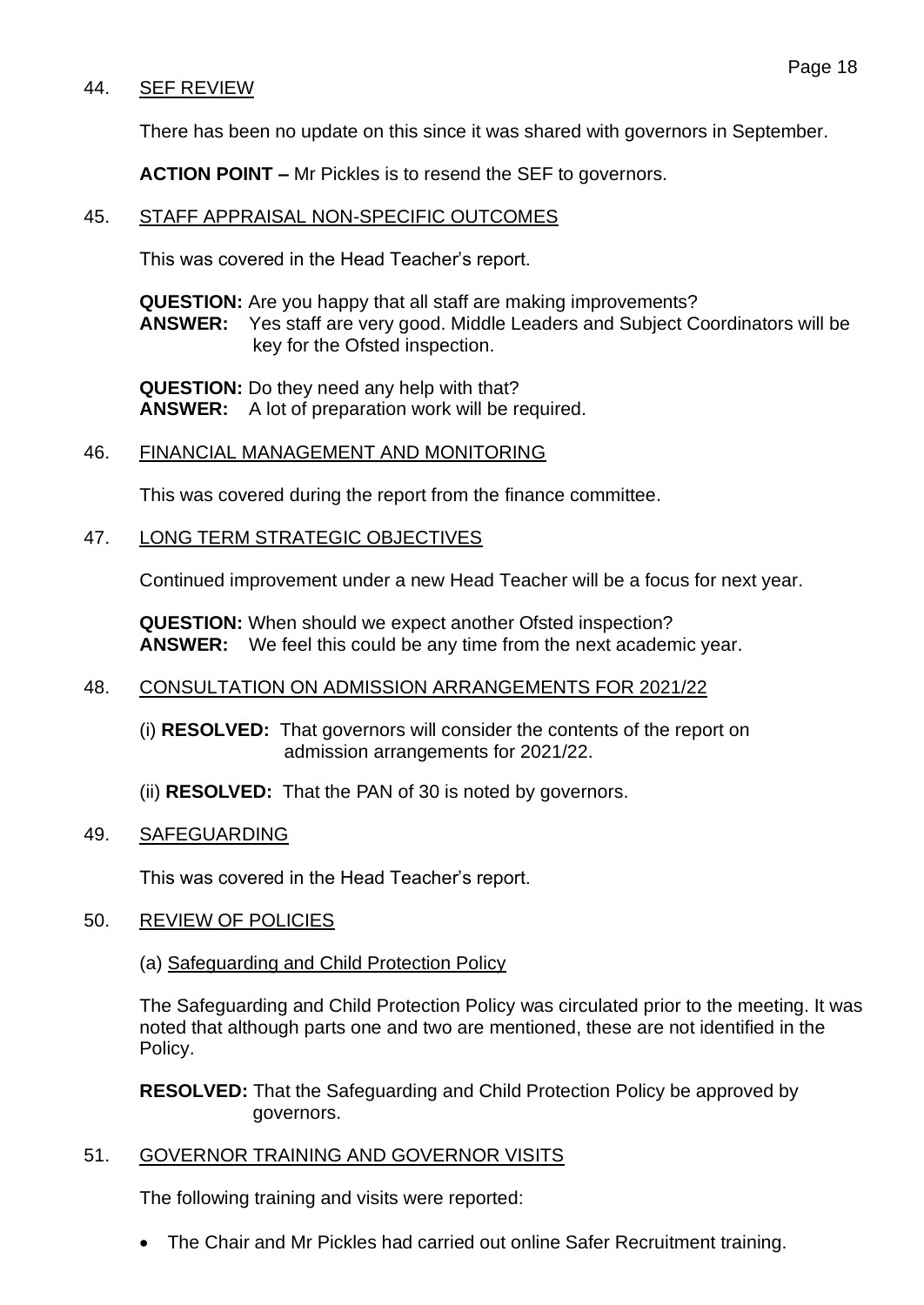- Mrs Peace and Ms Blackburn will be attending 'Preparing for Ofsted' training.
- Mrs Leighton will be starting initial governor training next week.
- Training is to be planned for Mrs Birchill-Edmondson.
- Governor monitoring visits will be taking place in accordance with the governor monitoring calendar.

A health and safety walk has been carried out, there are still some actions to be completed.

The Chair asked that governors with specific responsibilities arrange any necessary visits.

### 52. ANY OTHER BUSINESS

### (a) Food Bank

The Head Teacher reported that the Kirklees food hygiene visit took place last week and the food bank achieved five stars. Governors were informed what the inspection involved.

#### (b) Car Park Markings

The car park will be remarked on Friday.

#### **QUESTION:** What is the cost?

**ANSWER:** £1500 which is very reasonable. They will colour the staff parking a different colour and include various lines to indicate where people can park at home time.

**QUESTION:** Will you still have disabled bays?

- **ANSWER:** Yes, however we are losing one disabled bay for a minibus bay.
- **QUESTION:** Is there a statutory minimum number of disabled bays you should have?
- **ANSWER:** We will look into this before the work is carried out.
- (c) Skills Matrix

The Chair explained the skills matrix to the Mrs Birchill-Edmondson and asked her to complete this.

He advised the results show that the governing body has the following skills gaps:

- Experience of chairing a board/governing body or committee.
- Experience of being a board member in another sector or another school. Experience of premises and facilities management.
- Links with local businesses.
- Financial experience